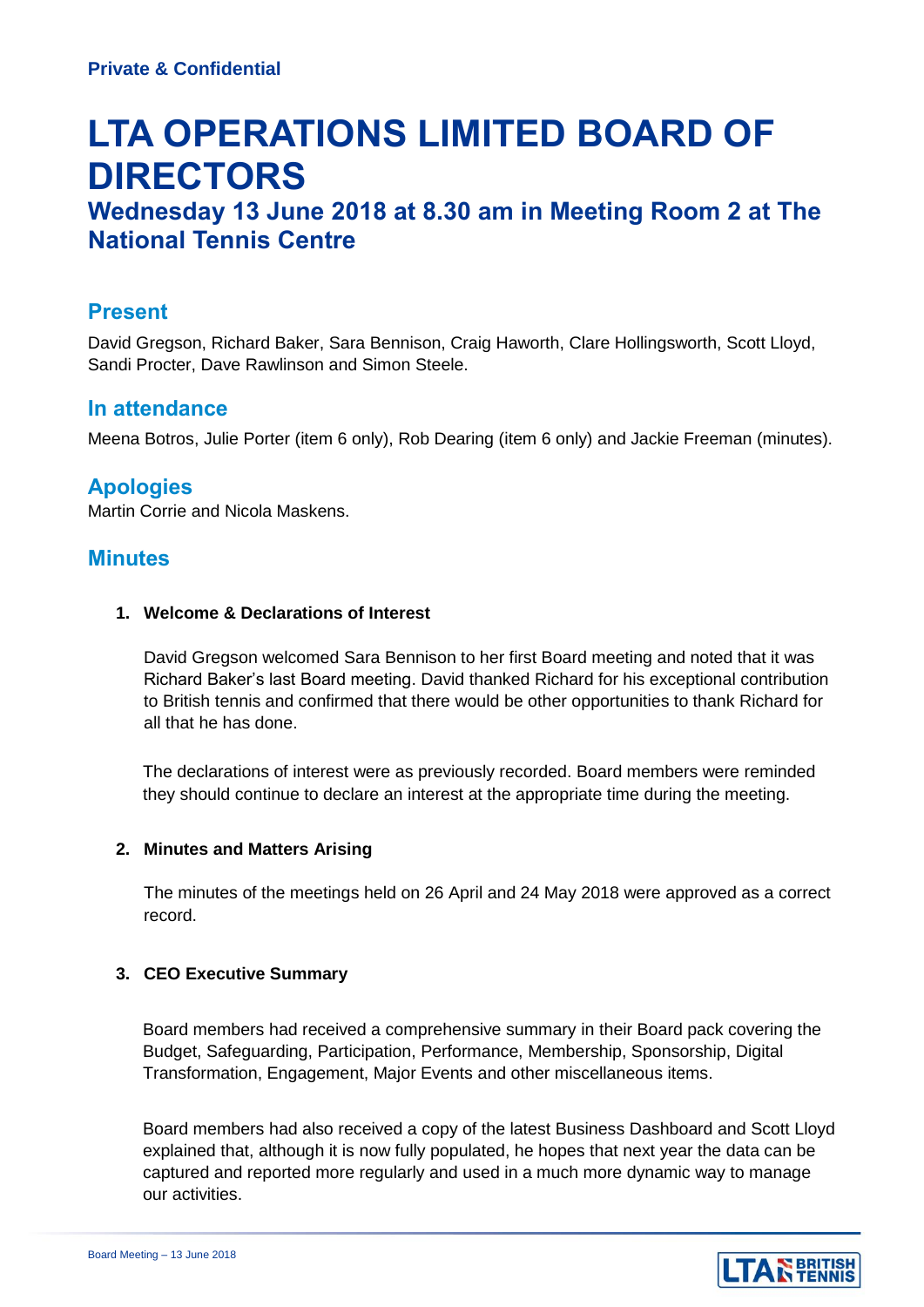Scott Lloyd reported that the LTA had been awarded a 'green' rating by the CPSU who want to use the LTA as an example of best practice in a number of areas. The training and action plans produced by the LTA Safeguarding team were singled out for praise and the fact that people within the LTA and in the Counties had been trained to such a high safeguarding standard was commended.

The announcement of the launch of the two National Academies (Loughborough University and Tennis Scotland/Stirling University) had taken place yesterday at a media briefing at the NTC. They will not officially start operating until September 2019 but work will start now on recruiting the highest calibre coaching and sports science teams in order to attract the players to join the Academies.

With regard to the Local Player Development Centres (LPDCs), Scott Lloyd informed the meeting that the panel had met to discuss 90 applications that had been received. Consequently, the panel were recommending an investment in up to 52 LPDCs.

Scott Lloyd gave an update on the research that had been carried out to better understand our fans.

At the time of the Board meeting, Major Event ticket sales are doing better than last year.

The two Challenger events in Glasgow and Loughborough were well received and insight shows that the visibility of tennis rose during this period compared to the same time last year. On the back of this, the LTA will look to develop a 'hot house' approach to similar events to drive awareness and ultimately participation.

Richard Baker suggested that it would be worthwhile highlighting the success of the LTA's Major Events at a future Committee of Management meeting.

#### **4. Finance**

Board members had received a report from Simon Steele, together with the Management Accounts for the four months ended 30 April 2018 and a copy of the latest Dashboard.

Simon Steele drew Board's attention to the section on Technology in his paper. Two possible replacements for the current Siebel CRM platform have been identified and a recommendation will be put to the Executive in the next couple of weeks.

Board discussed the Dashboard and in particular the downward trend in participation and visibility. Board felt it would be useful to have some core messages around participation that could be used, especially during the course of the grass-court season. Scott Lloyd would produce a short narrative to share with Members ahead of Wimbledon.

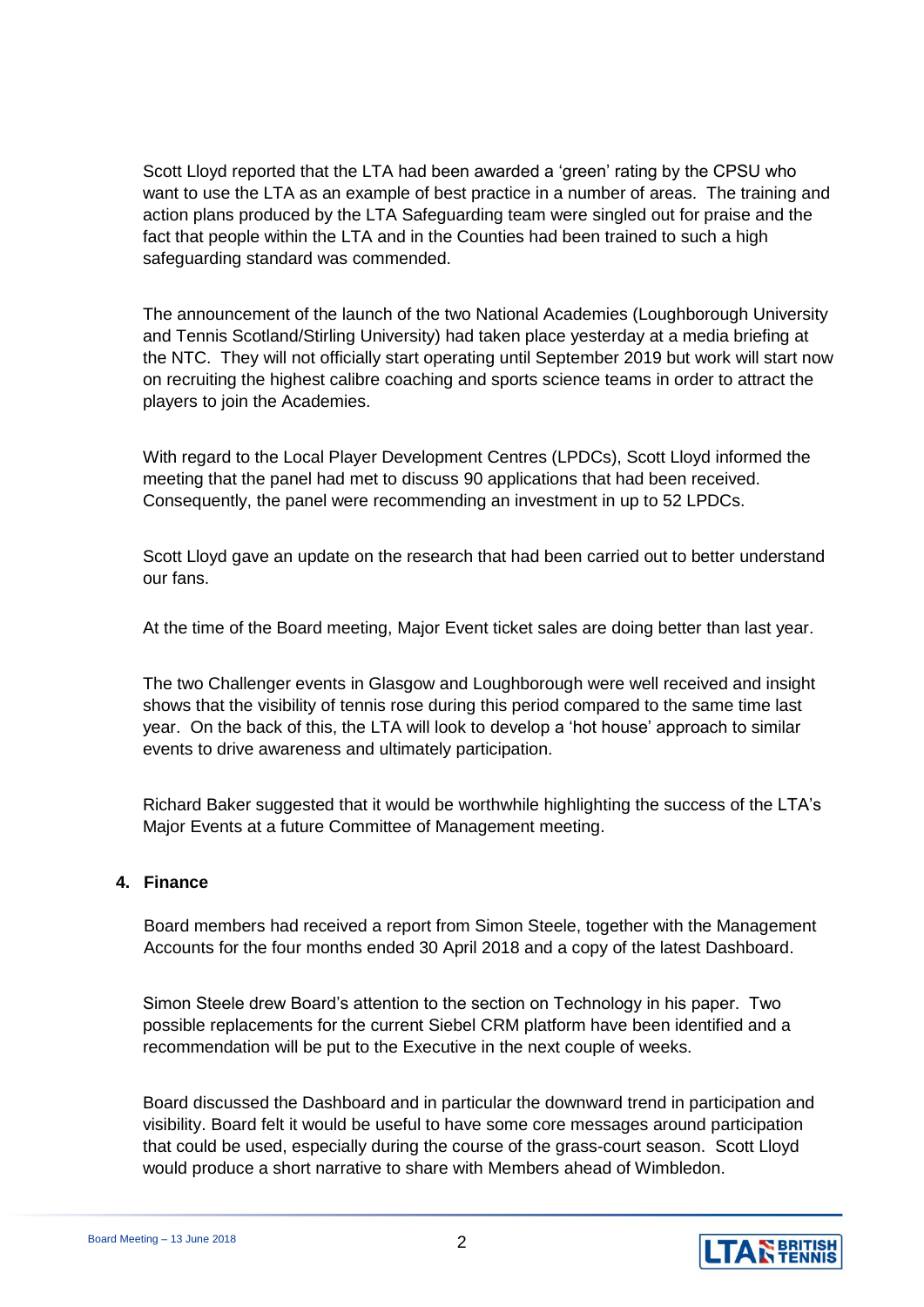Scott Lloyd tabled a paper on social media which he would be happy to share. Sara Bennison would look at this and offered any support in this area.

Scott Lloyd pointed out that last week as part of National Volunteers week members of the LTA had called a cross-section of volunteers to thank them for the work they carry out for British tennis. Initial feedback had shown that the initiative had been very well received. A suggestion was made that others (including Board members and staff) could also call volunteers and that perhaps we could consider some form of rolling programme.

#### **5. Safeguarding Report**

The paper prepared by David Humphrey (Head of Safeguarding) included in the Board pack was noted.

Sandi Procter thanked the Safeguarding team for responding to requests from Counties to set up appropriate safeguarding courses and these have been well attended.

[Julie Porter and Rob Dearing joined the meeting.]

#### **6. TBTT Update**

Rob Dearing's paper on TBTT was taken as read. Board welcomed the detailed report and would like the same format for any further applications for the remainder of the year, at which point the amount of information to be made available to the Board would be reviewed afresh. A summary Board report to support the investment recommendation in the Torridge project was attached to the Board paper.

[Julie Porter and Rob Dearing left the meeting.]

#### **7. Financial Review**

#### **7.1 Full year 2018 Re-forecast and lead in to 2019**

After discussion, Board approved the 2018 re-forecast as presented in the paper and the exceptionals.

Richard Baker pointed out that, as he would be stepping down from his role as Chairman of RemCo, it would be worthwhile for him, Clare Hollingsworth and David Gregson to meet with Lord Davies during Wimbledon to ensure a smooth handover of RemCo activities.

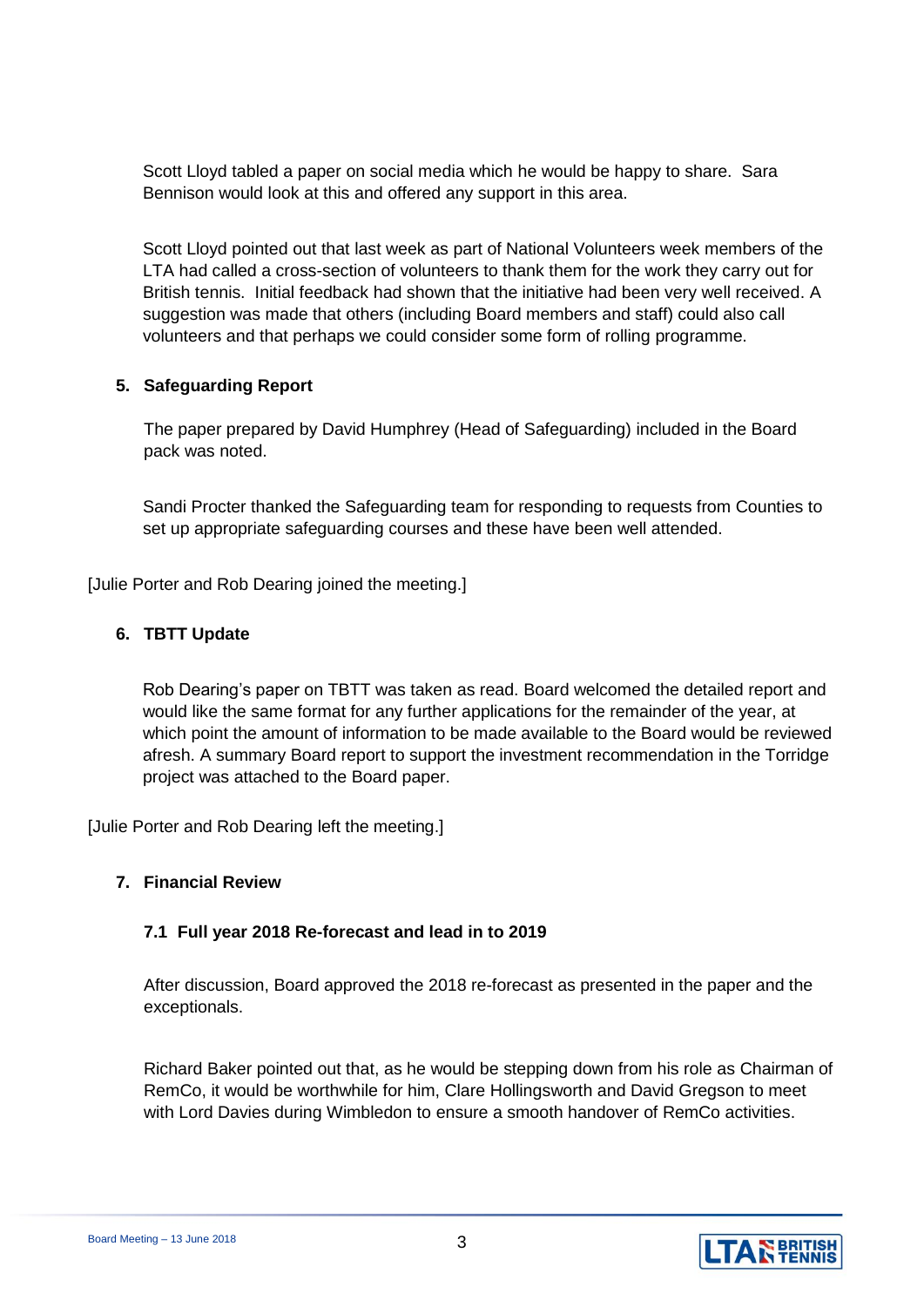#### **8. Brand Vista**

Gary Moss gave a presentation based on the feedback that had been collated following in depth focus groups with a cross section of the tennis family around the country. The results were presented in a VMOST framework which is consistent to what is used by UK Sport in particular.

Board members welcomed the presentation and felt it would be important that the messaging around the Mission and Vision should acknowledge that a broad cross-section of the tennis family had contributed and that it is a continuum of what has been done before but with a difference and at a faster pace.

Members agreed that the next steps would be to share the presentation with Colleagues at the forthcoming All Colleague meeting. Scott Lloyd said that he would work with the Executive to move into the 'aligning and delivery' phase which would also form the 5 year plan and 2019 budget.

#### **9. Other Business**

#### **9.1 Davis Cup Position Update**

Board members had received a paper setting out an update on the discussions around the future of the Davis Cup and the proposed LTA view.

#### **9.2 Supply Contracts (for approval)**

There were no contracts in excess of £1m requiring Board approval this month.

#### **9.3 Changes to Approval Levels**

Board approved the proposed changes to the approval process, specifically the required authority levels for the following areas: Income contracts, Payroll and VAT.

#### **10. Reports for Noting**

#### **10.1 Business Update**

The Business Update provided in the Board pack was noted.

#### **10.2 Board Effectiveness Review Update**

The paper included in the pack was noted.

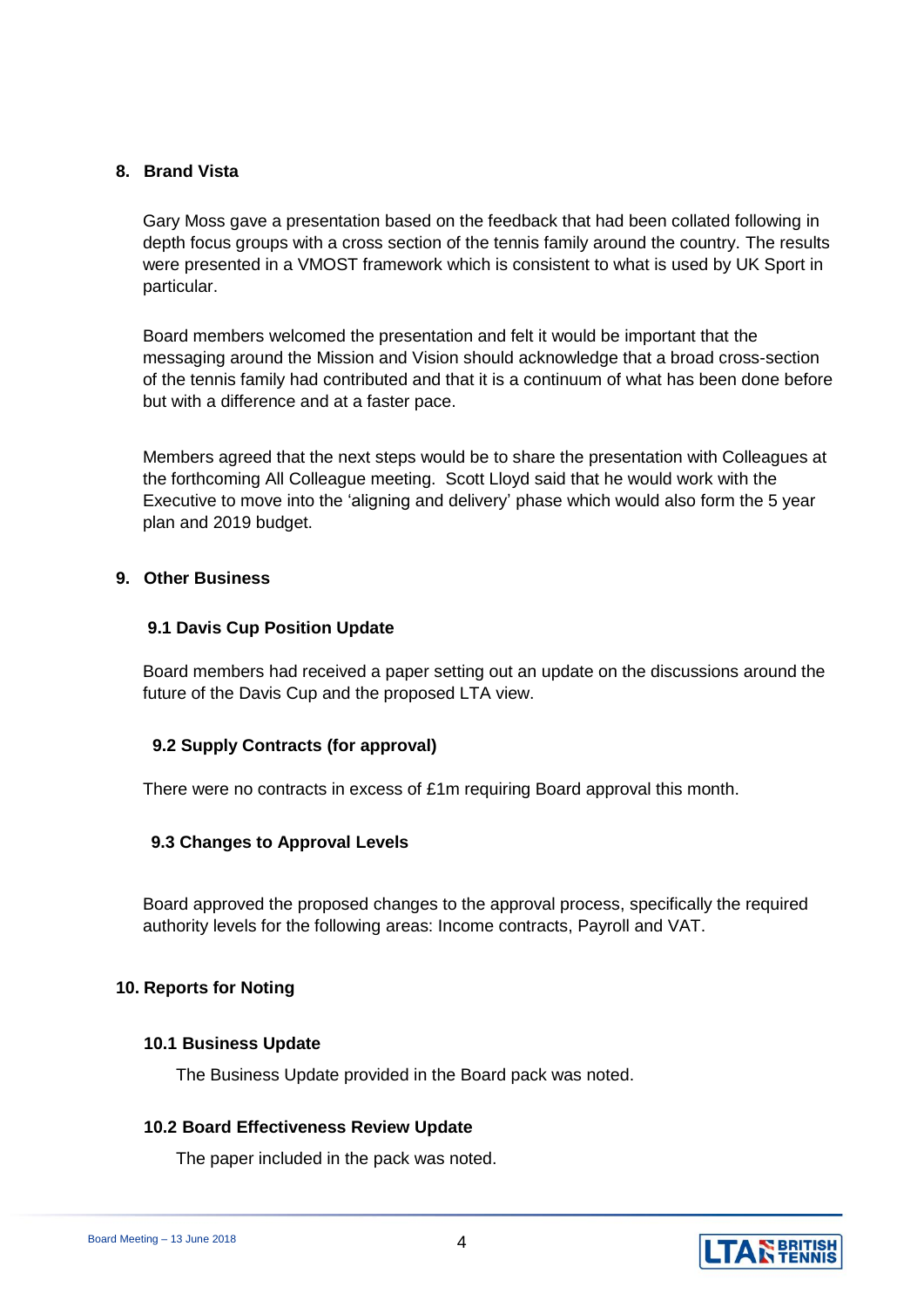#### **10.3 Major Event Stakeholder Engagement Paper**

A paper providing an overview of Board and Executive attendance at the LTA Major events was noted**.**

The Board met in Closed Session.

There being no further business, the meeting finished at 3.00 pm.

Signed ………………………………….. Date …………………………………….

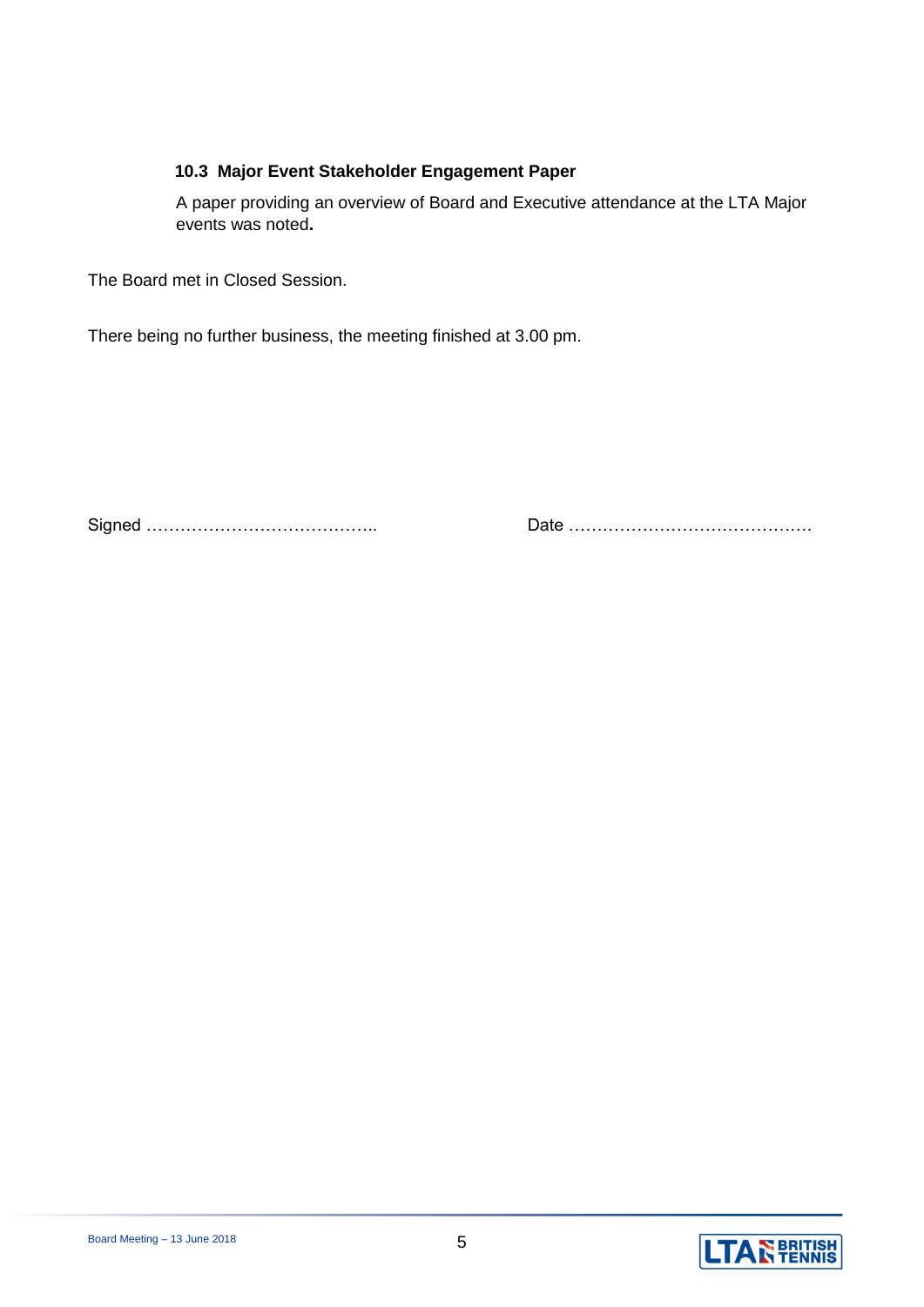# **LAWN TENNIS ASSOCIATION LIMITED BOARD OF DIRECTORS**

# **Wednesday 13 June 2018 at 2.00pm in Meeting Room 2 at The National Tennis Centre**

# **Present**

David Gregson, Richard Baker, Sara Bennison, Craig Haworth, Clare Hollingsworth, Scott Lloyd, Sandi Procter, Dave Rawlinson and Simon Steele.

### **In attendance**

Meena Botros and Jackie Freeman (minutes).

# **Apologies**

Martin Corrie and Nicola Maskens.

## **Minutes**

#### **1. Welcome & Declarations of Interest**

David Gregson welcomed everyone to the meeting. The declarations of interest were as previously recorded and Board members should continue to declare an interest at the appropriate time during the meeting.

#### **2. Minutes and Matters arising**

The minutes of the meeting held on 26 April 2018 were approved as a correct record.

#### **3. Verbal Updates from Committees**

#### 3.1 **NomCo**

Board approved the appointment of Sir David Tanner as a NED of the Board from 1st August 2018. Council would be notified in due course.

David Gregson will speak to Lord Davies about the structure of the various Committees and LTA representation on the All England Club Committees. An update will be provided at the Board meeting in September.

#### **4. Tennis Foundation Update**

The Tennis Foundation update provided in the Board pack was noted.